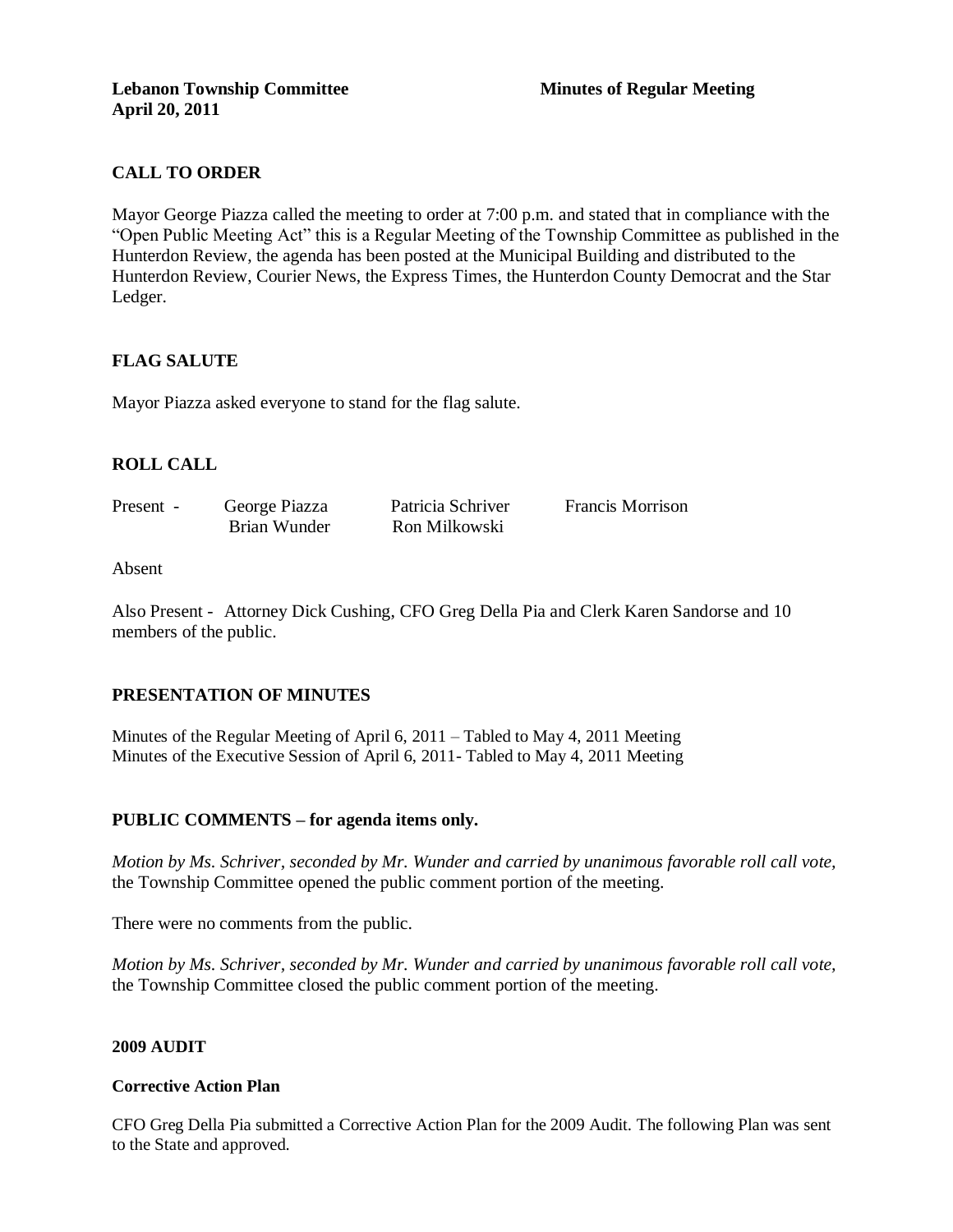LTCM 04/20/2011 Page 2 of 7

### Audit Finding #2009 -1 – Interfunds

Throughout the year it is sometimes necessary to interfund funds between Township accounts due to cashflow needs. All interfunds have been repaid as of this date.

#### Audit Finding #2009-02 – General Capital Fund Loans

The original debt amounts where not utilized, and reduced proceeds where drawn down.

Pursuant to our conversation with the representative from the NJEIT on April 19, 2011, we are in the process of reconciling the original debt, and current outstanding debt resulting from these transactions.

*Motion by Ms. Schriver, seconded by Mr. Wunder and carried by unanimous favorable roll call vote,* the Township Committee adopted the 2009 Corrective Action Plan as submitted by the CFO.

## **2011 BUDGET -PUBLIC HEARING**

*Motion by Ms. Schriver, seconded by Mr. Morrison and carried by unanimous favorable roll call*  vote, the Township Committee opened the meeting for public comments relative to the proposed 2011 Municipal Budget.

Mr. Greg Della Pia, Township CFO gave an overview of the proposed budget.

Ms. Jean Lang requested that the Township Committee consider lowering the 18% interest charged for late tax payments.

Attorney Cushing stated that he will look into the option of lowering the late fee.

*Motion by Ms. Schriver, seconded by Mr. Morrison and carried by unanimous favorable roll call*  vote, the Township Committee closed the public comment portion of the meeting.

*Motion by Ms. Schriver, seconded by Mr. Wunder and carried by unanimous favorable roll call*  vote, the Township Committee adopted the 2011 Municipal Budget.

### **ORDINANCES**

### **Public Hearing**

### **Ordinance No. 2011- 05**

*Motion by Mr. Wunder, seconded by Ms. Schriver, and carried by unanimous favorable roll call*  vote*,* the public hearing for Ordinance No. 2011-05 was opened.

Mr. Morrison stated that he has concerns with the setbacks listed in the ordinance.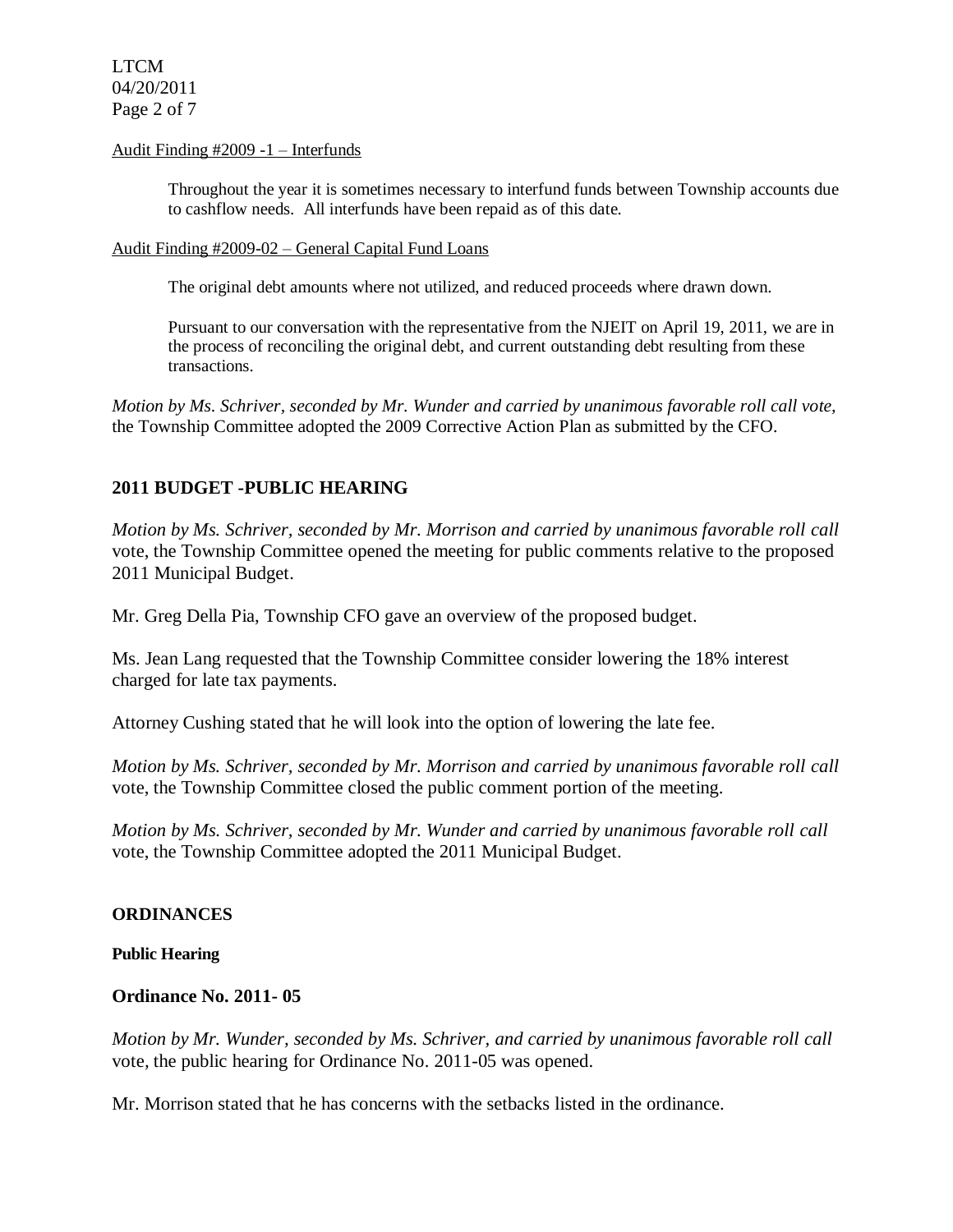LTCM 04/20/2011 Page 3 of 7

Mr. E.J. Skidmore and Mr. Anthony Casale stated concerns with the following section of the ordinance. They felt that it was too restrictive and would limit the number of residents that could install a wood-burning stove.

2.

(a) The minimum required setback of 180' shall be measured from the proposed woodburning furnace/boiler to the applicable (front, side or rear) required setbacks on adjoining lots.

Mayor Piazza stated that the Planning Board has spent two years and many many hours working on this ordinance and did what they thought was right for the community.

Mr. Wunder stated that he is not completely for the ordinance as it is restrictive. Mr. Wunder stated that the setbacks do not make sense.

*Motion by Ms. Schriver, seconded by Mr. Morrison and carried by unanimous favorable roll call*  vote, the Township Committee closed the public comments portion of the meeting.

Ms. Schriver asked if the Planning Board looked at State and Federal Standards. Ms. Schriver stated that she has concerns with the distance also.

*Motion by Ms. Schriver, seconded by Mr. Morrison and carried by unanimous favorable roll call*  vote, the Township Committee defeated Ordinance No. 2011-05 and requested that it be sent back to the Planning Board for reconsideration to be given to; Page 3, Number 2, Section b. (Entitled below)

### **ORDINANCE NO. 2011-05 TOWNSHIP OF LEBANON COUNTY OF HUNTERDON STATE OF NEW JERSEY AN ORDINANCE TO REVISE, AMEND AND SUPPLEMENT THE CODE OF THE TOWNSHIP OF LEBANON CHAPTER 400, TITLED "ZONING", SPECIFICALLY SECTION 400-10, TITLED "ACCESSORY USES AND STRUCTURES"**

# **PROCLAMATION – OLDER AMERICANS MONTH**

*Motion by Ms. Schriver, seconded by Mr. Wunder and carried by unanimous favorable roll call vote,* the Township Committee adopted the following proclamation.

# **OLDER AMERICANS MONTH PROCLAMATION**

Whereas, the month of May is traditionally designated and observed throughout the nation as Older Americans Month; and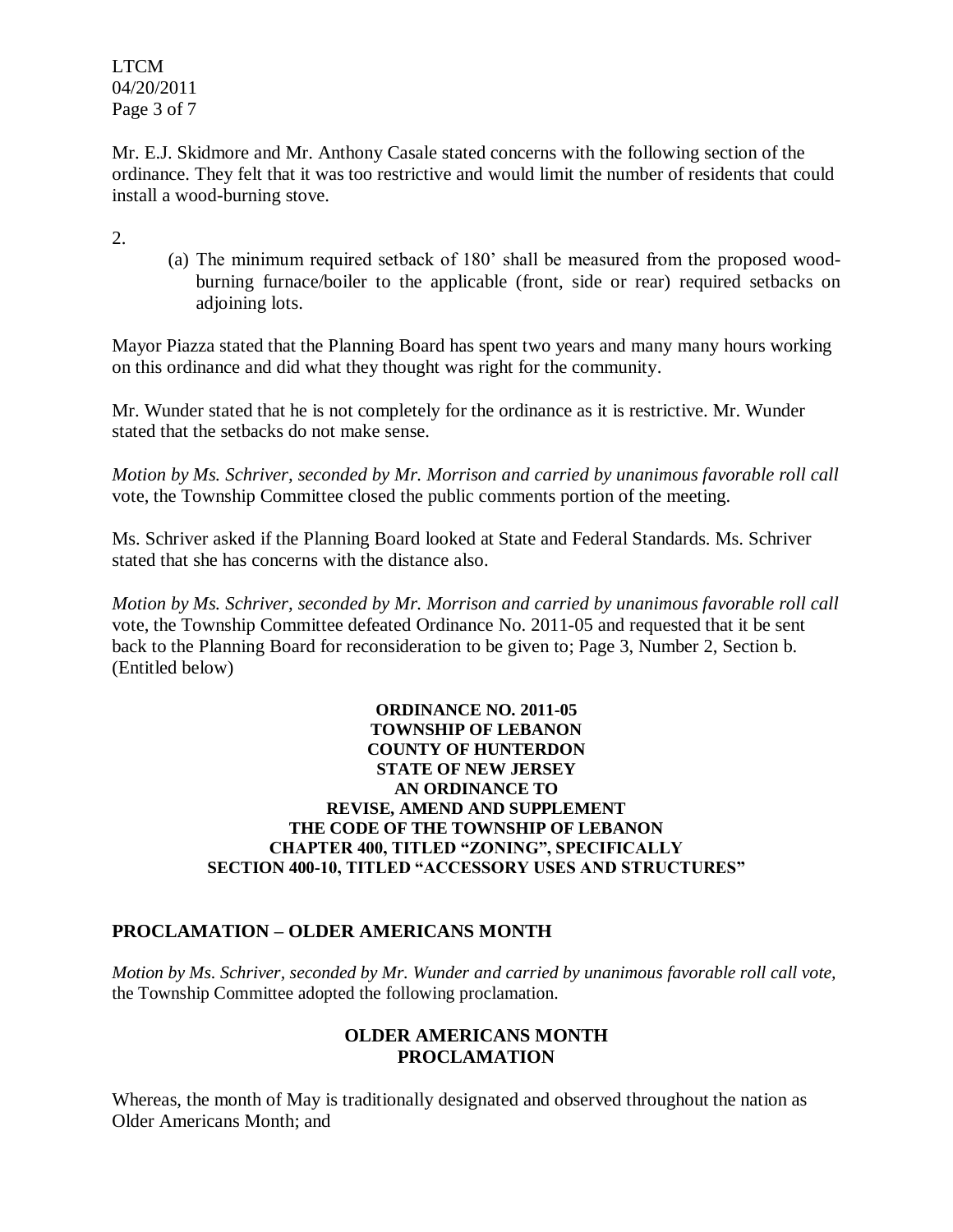LTCM 04/20/2011 Page 4 of 7

Whereas, the 2011 theme is :Older Americans: Connecting the Community", in honor of older Americans; and

Whereas, the Township of Lebanon recognizes the contributions older Americans have made to our families, our communities, and our nation; and

Whereas, older Americans remain active and productive, volunteering their time, talents and expertise, thereby enriching all our lives;

NOW, THEREFORE, BE IT RESOLVED that the Township of Lebanon does hereby proclaim the month of May as Older Americans Month and calls upon individuals and entities to honor and celebrate the outstanding contributions of this Municipality's older residents.

IN TESTIMONY WHEREOF, I have hereunto set my hand and cause to be affixed the Seal of the Township of Lebanon this 20th day of April 2011.

# **RESOLUTIONS**

## **Resolution No. 40-2011- Opposing Reduced Allocation of Open Space Tax Levy Funds**

*Motion by Ms. Schriver, seconded by Mr. Wunder and carried by unanimous favorable roll call vote,* the Township Committee approved Resolution No. 40-2011 as written below.

# **RESOLUTION NO. 40-2011 TOWNSHIP OF LEBANON COUNTY OF HUNTERDON STATE OF NEW JERSEY OPPOSING REDUCED ALLOCATION OF OPEN SPACE TAX LEVY FUNDS TO MUNICIPAL GRANT PROGRAMS**

WHEREAS, the Hunterdon County Board of Chosen Freeholders has authorized an annual levy not to exceed three cents (\$0.03) per One Hundred Dollars (\$100) of the total County equalized real property value for each County Questioned (CQ); and

WHEREAS, the Board of Chosen Freeholders sets the open tax levy and amount to be raised each year and may, at their discretion, determine the appropriate amount or rate to be distributed and allocated for each open space, farmland and historic preservation purposes; and WHEREAS, the Board of Chosen Freeholders by resolution dated February 2, 2010 reduced the amount of funding available to municipalities for CY2011 allocated to the Municipal Grant Program for 15% to 10% of the 2010 municipal contributions; and

WHEREAS, this municipal governing body is of the opinion that the previous municipal allocation of 15% is a more fair and equitable allocation to the municipalities whose taxpayers are the source of such funds, and good cause appearing

NOW THEREFORE BE IT RESOLVED by the Township Committee of the Township of Lebanon, in the County of Hunterdon, State of New Jersey that this governing body requests that the Board of Chosen Freeholders restore the Municipal Grant Program to its previous allocation of 15% for the FY2011 year-end open space tax receipts for availability to municipalities in CY2012; and

BE IT FURTHER RESOLVED that a certified copy of this resolution shall be forwarded to the Hunterdon County Board of Chosen Freeholders and to each of the other municipalities in Hunterdon County.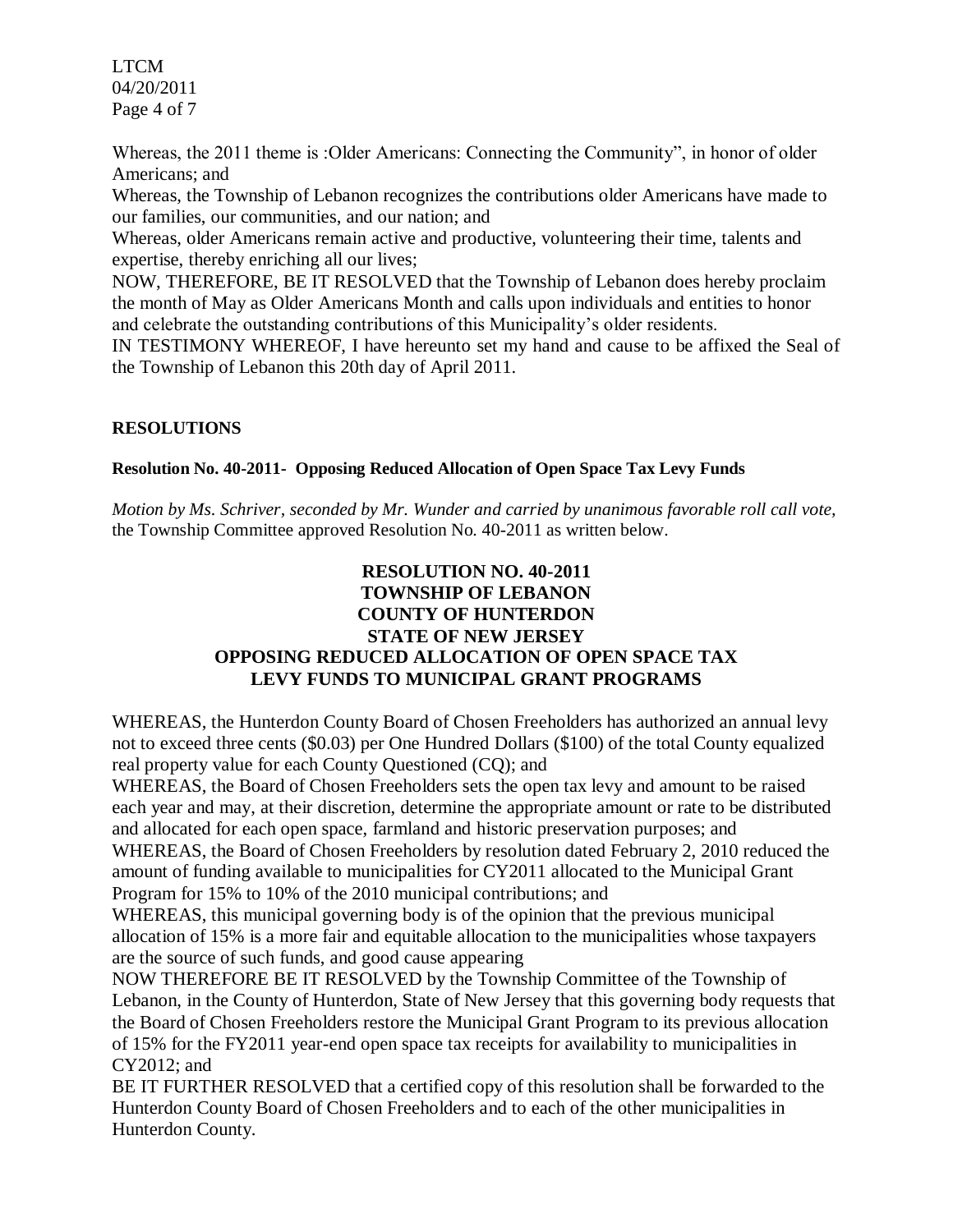LTCM 04/20/2011 Page 5 of 7

### **Resolution No. 41-2011- Refund of Tax Sale Certificate**

*Motion by Mr. Milkowski, seconded by Mr. Wunder and carried by unanimous favorable roll call*  vote, the Township Committee approved Resolution No. 41-2011 as written below.

# **TOWNSHIP OF LEBANON COUNTY OF HUNTERDON STATE OF NEW JERSEY RESOLUTION NO. 41-2011**

WHEREAS the Tax Collector did sell a Tax Sale Certificate # 200812 on October 22, 2008 to US Bank Cust for Phoenix and,

WHEREAS the amount of \$22,343.85 has been collected from PNC Bank for Renee Goerner, owner of Block 59, Lot 67, 60 Hollow Road, Lebanon Township, and

WHEREAS there had also been a premium paid at the Tax Sale by US Bank-Cust for Phoenix in the amount of \$3,500.00 for this Tax Sale certificate #200812,

THEREFORE BE IT RESOLVED that the Treasurer be authorized to prepare and the Mayor, Treasurer and Clerk be authorized to sign a check in the amount of \$25,843.85 payable to US Bank-Cust for Phoenix.

## **OLD BUSINESS**

### **Township Garage Project – Change Order Request**

Tabled to the executive session.

### **NEW BUSINESS**

### **Shared Services**

Mayor Piazza stated that he spoke with the Township of Tewksbury Administrator, Jesse Landon, today regarding shared services. Mr. Landon would like confirmation as to whether the Township Committee is interested in exploring a shared service agreement. The Township Committee is in favor of the idea.

### **Voorhees Municipal Alliance**

Mayor Piazza stated that Tewksbury Township will now be the lead agency in the management of the finances for the Voorhees Municipal Alliance.

## **Art Gerlich- Library Basement Renovation**

Mr. Art Gerlich, the Chairman of the Library Committee was present to notify the Committee of renovations that will be done in the basement of the Bunnvale Library. Mr. Gerlich stated that there is \$15,000.00 in the library trust account, which will cover the cost of the work. The renovations will consist of removing the ceiling tiles, cleaning the grids, installing new ceiling tiles, adding lower stacks, replacing the carpet and furniture and enlarging the closet. Mr. Gerlich stated that it will cost approximately \$6,000.00 for the renovations and the left over money will be used for the furniture.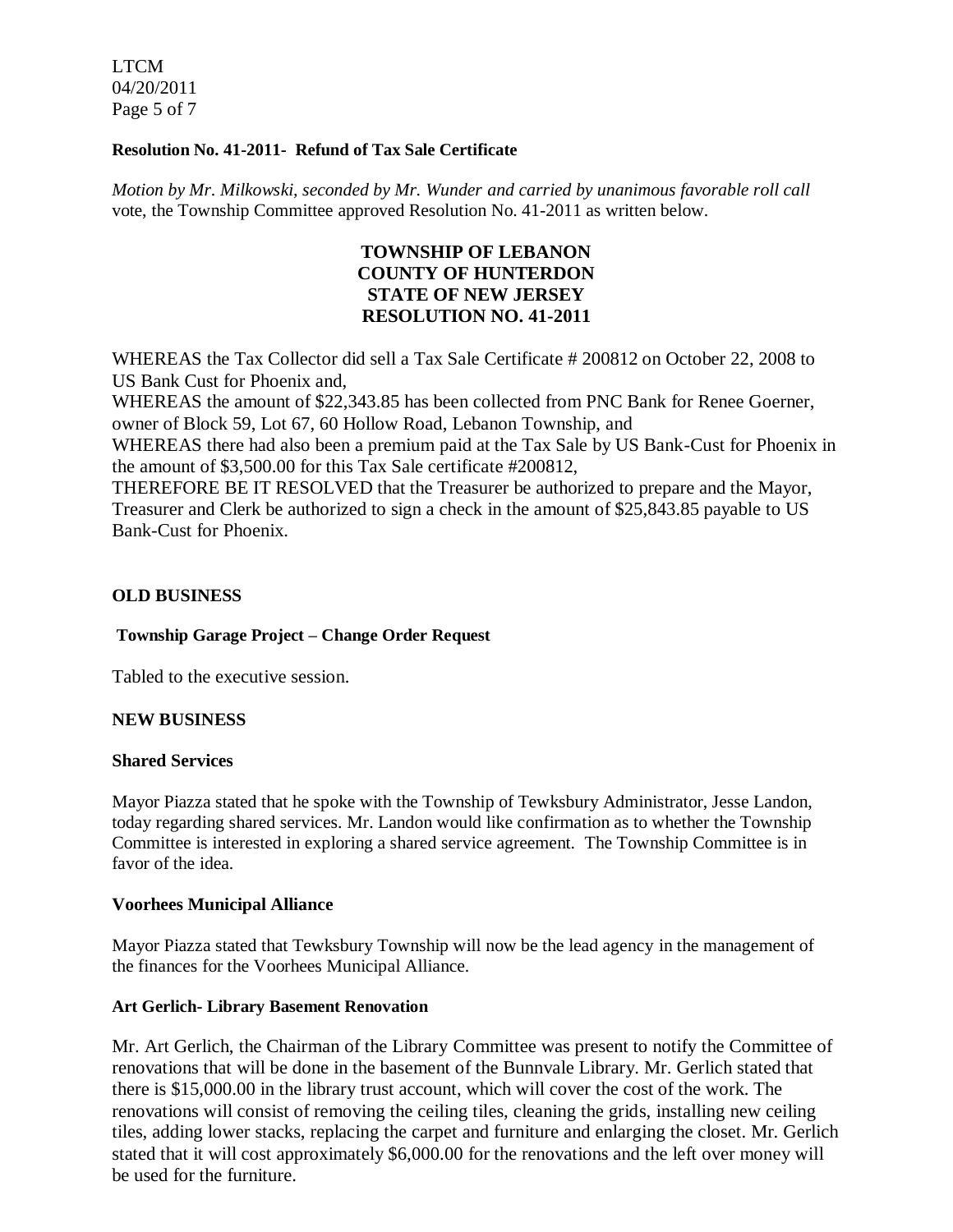LTCM 04/20/2011 Page 6 of 7

### **Approve Social Affair Permit- Saint John Neumann Church – June 4, 2011**

*Motion by Ms. Schriver, seconded by Mr. Wunder and carried by favorable roll call vote, the* Township Committee approved a Social Affair Permit for Saint John Neumann Church for an event which will take place on June 4, 2011.

### **CWA Local 1040 – Letter of Intent to Start Union Negotiations**

Held to the Executive Session

### **Accept Resignation – Kenneth LaPensee - LTEOS**

*Motion by Ms. Schriver, seconded by Mr. Wunder and carried by favorable roll call vote, the* Township Committee accepted the resignation of Kenneth LaPensee with regret.

## **PRESENTATION OF VOUCHERS**

Committee Members provided a description of vouchers exceeding \$1000.00.

*Motion by Ms. Schriver, seconded by Mr. Wunder and carried by unanimous favorable roll call vote,* the Township Committee approved the April 20, 2011 bill list in the amount of \$3,026,788.33.

### **CORRESPONDENCE**

- a. State of NJ State Police Emergency Operations Plan Approval
- b. Tax Collector's Report for the Month of March 2011
- c. Tax Collector's Report of Uncollectible Taxes 2010
- d. Notification NJ Ride Against Aids

## **PUBLIC COMMENTS**

*Motion by Ms. Schriver, seconded by Mr. Wunder and carried by unanimous favorable roll call vote,* the Township Committee opened the Public Comment portion of the meeting.

Mr. Anthony Casale suggested that the Township Committee look into lowering the 18% tax interest because in this day and age people are struggling.

Mr. Casale inquired on the payment to Attorney Eric Bernstein for \$1300.00. The Committee provided Mr. Casale with a list of matters billed by Mr. Bernstein.

Mr. Casale inquired on the direction the Township Committee is going relative to the SWAK Church property. Attorney Bernstein had stated that there is no record of ownership. The Clerk will contact Attorney James Lance's office to see if Attorney Wesley Lance had a file from his research on the SWAK Church property. Attorney Cushing will contact Mr. Bernstein and request any written information he may have on the property.